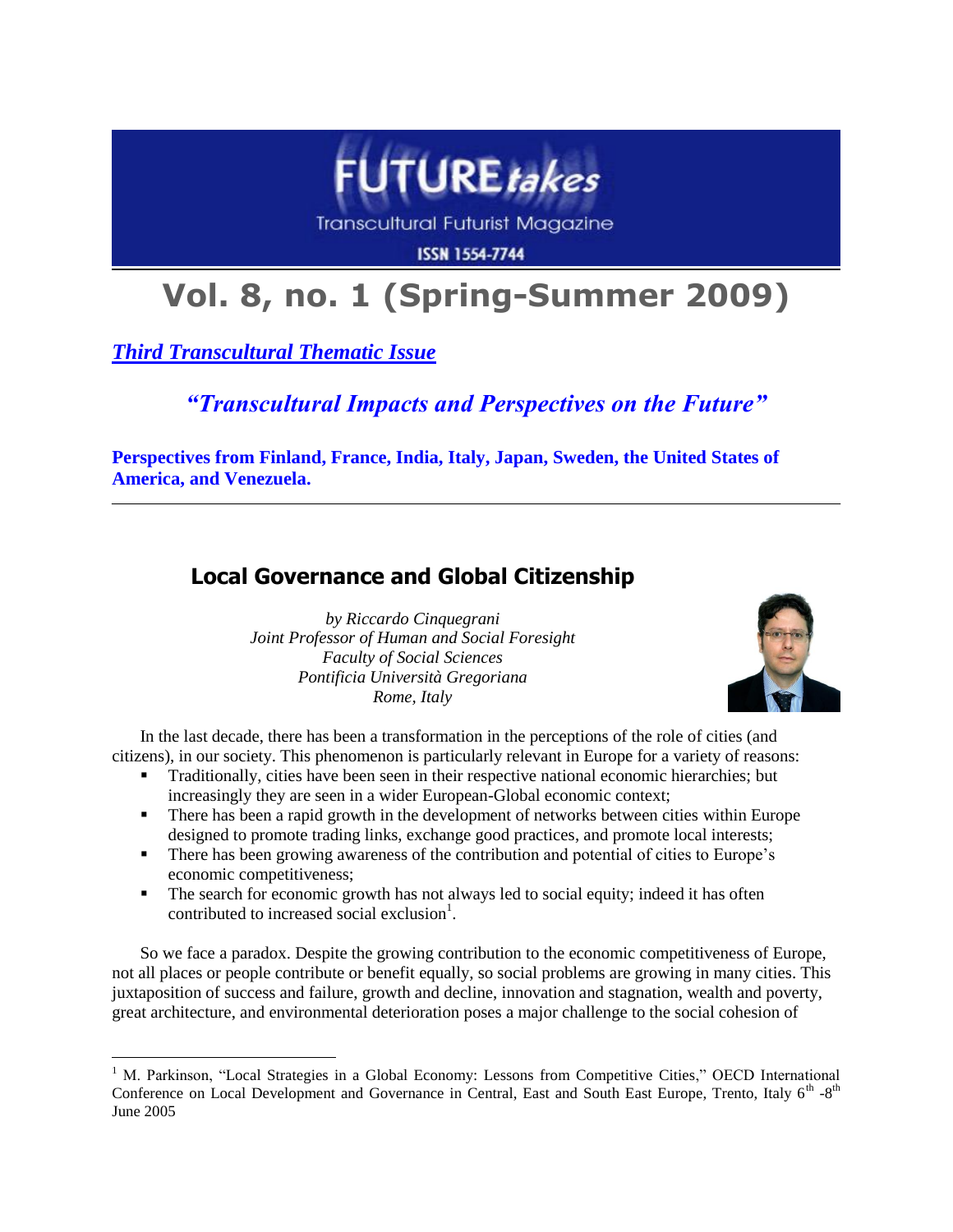Europe. Linking increasing economic competitiveness to increasing social inclusion is the crucial challenge.

All these aspects can be seen as part of the concept of "enlarged citizenship" (e.g. new duties, different rights). A brief analysis of three concrete situations, health policy, ethnic minority assimilation, and migration, give us a complex impression: the "new citizenship" seems to be something that is under construction and we do have to work to prepare ourselves to possible futures alternatives.

#### **ISSUES – THREE EXAMPLES**

 $\overline{a}$ 

The first issue is differing approaches to facing a terrible disease, AIDS. Western Europe has one of the lowest prevalence rates of HIV globally and has not been affected by the epidemic to the same extent as other regions such as Southeast Asia and Sub-Saharan Africa. In some countries of Eastern Europe, however, the prevalence of HIV during the last decade has gone from one of the lowest in the world to an alarmingly rapid spread, with the highest rate of new infections in the world. It is important to highlight that there is currently no harmonisation with respect to AIDS policy within the European Union. All of the EU countries have different legal approaches and policies regarding HIV/AIDS. There is a clash of interests with respect to the individual, institutional and social aspects. For example, some legislators feel that the rights of the patient are the more important rights, while others feel public health is more important. "This led to different policies regarding aspects such as mandatory versus voluntary testing. Because of these differences in point of view, no common policy has been formed. Many suggest that it is important to implement a uniform political strategy towards the issue, because many believe that totally uniform legislation will not be possible."<sup>2</sup> In this context, the lack of harmonisation becomes an indicator of the absence of fundamental rights strictly connected to the concept of citizenship.

A second example is the ethnic minority assimilation issue. A century ago, about half of the area under consideration was identified with one ethnic minority or another; sixty years ago the proportion was still about one-quarter. Today, although quantitative approximations are extremely problematic, it might be estimated that no more than one tenth of the population in East-Central Europe belongs to ethnic minorities. Nevertheless, the challenges associated with minority assimilation have not declined proportionately. Unlike immediately neighbouring regions, such as Moldova, minority assimilation problems here have not exploded into armed conflict and they are not likely to do so. However, they continue to weigh considerably on the internal evolution of the area and on its future relations with the EU.

The exclusivist conception of the state, with its consequences for the minority assimilation issue, is a common feature of all the "new EU countries," regardless of the very significant distinction in the proportion and situation of minorities among them. Four countries (Poland, the Czech Republic, Slovenia, Hungary) have minority populations not exceeding 10% of the total population. With the exception of the Roma, these minorities are not salient. In four other countries (Slovakia, Bulgaria, Romania, and Lithuania) minorities comprise up to 25% of the population. Here, certain minority groups constitute compact and distinct societies and they are an important factor in national policies. Finally, in two countries (Latvia and Estonia), minorities, in fact, a single Russian speaking or Slavic minority, exceed 30% of the population<sup>3</sup>. Once again, what will be the solutions of the "spectrum" of challenges related to this issue? What kind of "complete" citizenship is foreseeable for these people?

<sup>&</sup>lt;sup>2</sup> European Parliament, Directorate General for Research, STOA, briefing note n. 09/2001 PE nr. 297.575 March 2001, "HIV/AIDS in the EU and Accession Countries."

<sup>&</sup>lt;sup>3</sup> Andre Liebich, "Ethnic Minorities and Long Term Implications of EU Enlargement," EUI, working paper RSC No 98/49, Firenze 1998.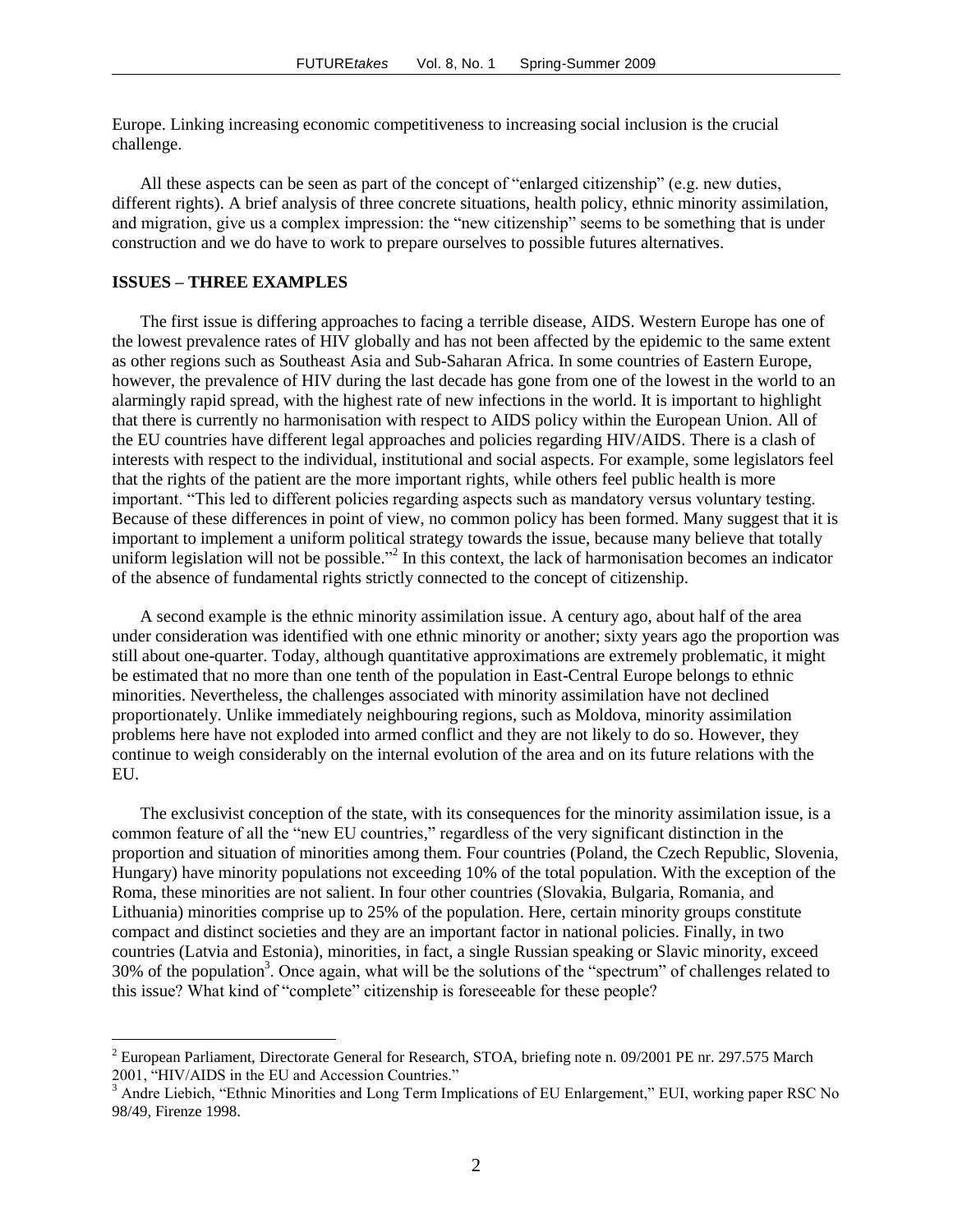The third issue that illustrates the necessity to better understand the linkage between "enlarged citizenship" and the necessity of new forms of governance, possibly future oriented, is migration.

Fifty years after mass migration began in most of the European countries, the process of integration has entered a new phase. Since the end of the 1970s in northern Europe and of the 1980s in the south, it has been obvious that all the major European countries have become countries of immigration and must build policies to promote the assimilation of their immigrants. After a decade of debate and studies, we know a little more about the slow progress towards the social integration of different immigrant groups. However, as soon as we began to analyse the changes that have occurred in the demography and socioeconomic positions of immigrants, a new issue emerged on the social and political agenda: the "management of diversity." The rise of a "second generation," i.e. the offspring of immigrants, in the former countries of immigration has produced a new context that needs to be analysed. To improve our understanding of integration in the long run, the social sciences, demography in particular, should promote observations and analyses of the socio-economic positions and trajectories of this second generation. What kinds of integration are the second generations experiencing compared with their parents and with the natives of the countries where they live? And finally, is it correct to assume the presence of the concept of "second generation" or is it more appropriate to talk about "new first generation?" What are the consequences to civil rights and unwritten rules such as tolerance? And once again, in a contemporary society is tolerance something different from "mutual respect"?

These three examples (health policy related to AIDS, ethnic minority assimilation, and migration) give us the idea of a structured relation that links complexity, decision making, individual rights and duties, and citizenship; in one word it is a problem of *governance*. The political problem and the necessary decision making process have to face situations that already require particular skills and "levels of knowledge" even for a simple understanding; the question is: "are our Parliaments able to face this challenge?" "Historically, Parliament has been a symbol and agent of *Demos*, the basis for legitimising political authority and legislation, and accountable to "the people" for laws and regulation. However, many of the most important changes in modern society are currently taking place through mechanisms beyond the scope of parliamentary purview."<sup>4</sup>

#### **NEW MODELS OF GOVERNANCE**

 $\overline{a}$ 

It seems necessary to identify different (and hopefully new) paths and models of governance, and we have to recognise a series of important trends emerging as we enter the  $21<sup>st</sup>$  century. One trend is related to the development of new forms of partnership between government, business, trade unions, associations, non-government organizations (NGOs), academia, and generations, aimed at meeting the dual challenges of social cohesion and economic competitiveness.

Governance can be defined as the framework through which political, economic, social and administrative authority is exercised at local, national and international levels. In today"s world, this framework consists of a wide variety of mechanisms, processes, institutions, and relationships – including partnerships – through which individual citizen, groups and organizations can express their interests, exercise their rights and responsibilities, and mediate their differences.

These emerging forms of partnership are needed to address societal problems where traditional, single sector approaches are proving inadequate. Inter-generational partnership can be one of them, foresight exercises and methods can be the means, and schools, universities, and other "third sector" organisations the places.

<sup>&</sup>lt;sup>4</sup> Amanda Sloat, "The Future of Parliamentary Democracy: Transition and Challenge in European Governance," Green Paper prepared for the Conference of the European Union, September 2000.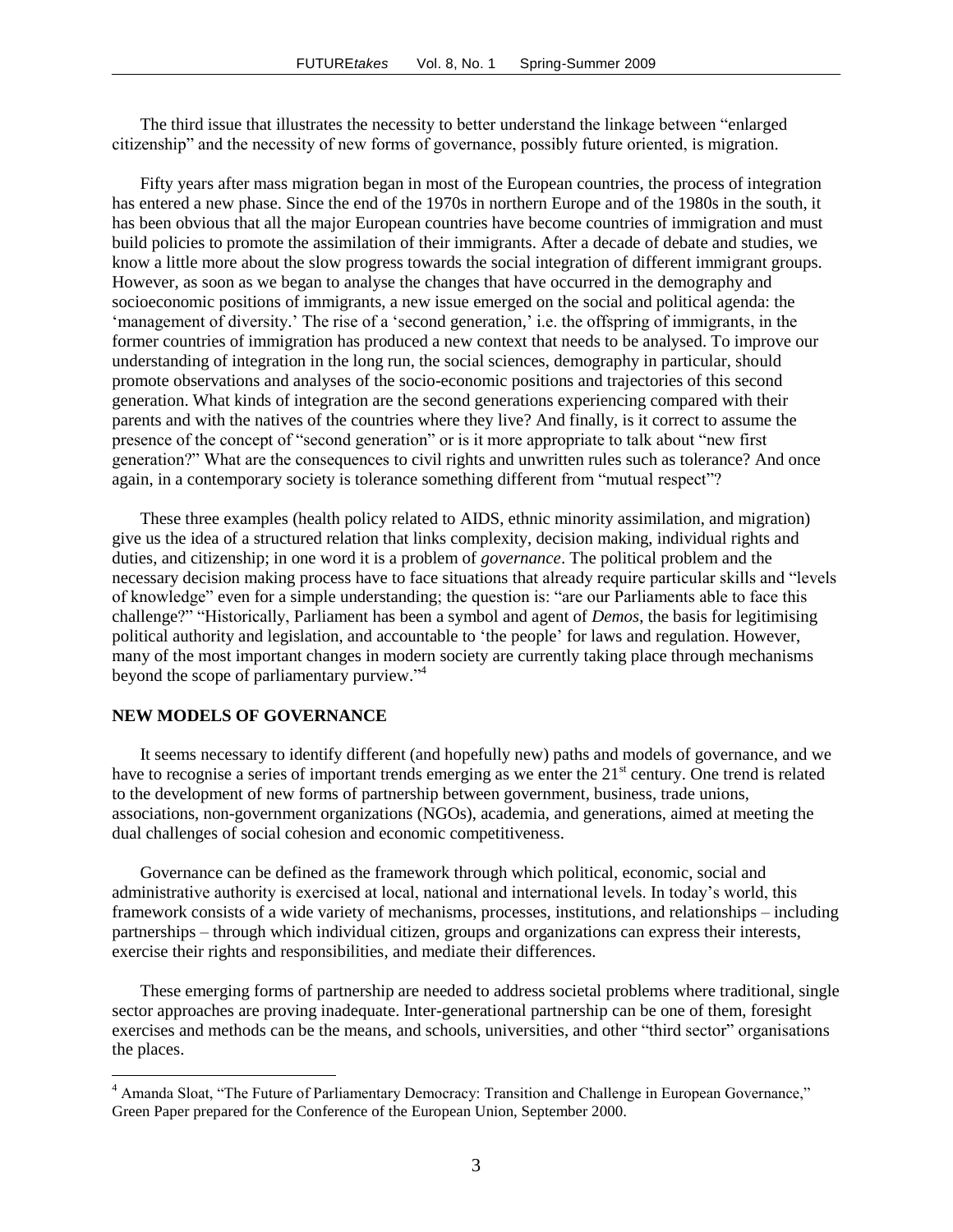These are new social partnerships, where individuals and organisations have invested time, energy, money and other resources in trying to solve particular social problems. This has involved forging unfamiliar approaches to working with different people and organisations, and building synergy from diverse cultures, networks and competencies<sup>5</sup>. In doing this, people take part in a cooperative learning process, and they propose and act on *alternatives related to the future of their respective cities*. This is the alchemy involved in making these partnerships more than the sum of their parts and effective in addressing both shared societal purposes and individual interests. The ability and willingness to adapt to changing needs, capabilities, and circumstances, is a critical success factor in long term sustainability of a social partnership.

#### **CHALLENGES TO TRANSFORMATION**

To be sure, there are challenges. First and foremost, our political structure is fighting against transformations in governance and is winning. The actual forms of western democracy do not consider the needs of future generations.

Another challenge is the need to aim for a combination of short-term (relatively easy to achieve) outcomes, as well as longer term and possibly more grand ambitions. There is often pressure on new social and inter-generational partnerships to demonstrate early success to those inside and outside of the partnership who might be sceptical or indeed hostile.

The timing of success also highlights the fact that different participants have different timeframes, and this can be an important determinant of success or failure. To manage the relations between expectations and timeframes becomes an important skill in leading governance processes.

Fourth, in synthesis there are "shifts" in our understanding and practice of governance. These shifts in the structure, process and scope of governance emerge from deeply rooted changes in the global economy and associated shifts in organisational, technological, and political processes. These changes are still in their early stages and will continue to impact governance as they evolve.

The emerging forms of governance therefore present both a potential threat to participative democracy and a real opportunity to strengthen meaningful citizen involvement in decision making and service delivery. The challenge is to ensure a form of civil governance that effectively manages human affairs while enabling citizens to take active roles in designing the policies, institutions, strategies and programs that shape the quality of their own lives. To do this, it will be necessary to balance roles, responsibilities, accountabilities, and capabilities of different levels of government and the various actors or sectors in society.

Linked to this, the future of new social partnerships depends critically on whether they prove capable of delivering societal benefits that cannot be achieved more effectively through other means<sup>6</sup>. To be effective, they will need to demonstrate clear added value at the local level in building sustainable coalitions and improving quality of life, and at a strategic level, in helping government bodies create an enabling environment for additional proactive and innovative approaches to address socioeconomic problems.

#### **ROLE OF FUTURE STUDIES**

 $\overline{a}$ 

<sup>5</sup> J. Nelson, S. Zadek, *Partnership Alchemy, New Ssocial Partnership in Europe*, The Copenhagen Centre, Danemark 2004.

<sup>6</sup> *Ibidem.*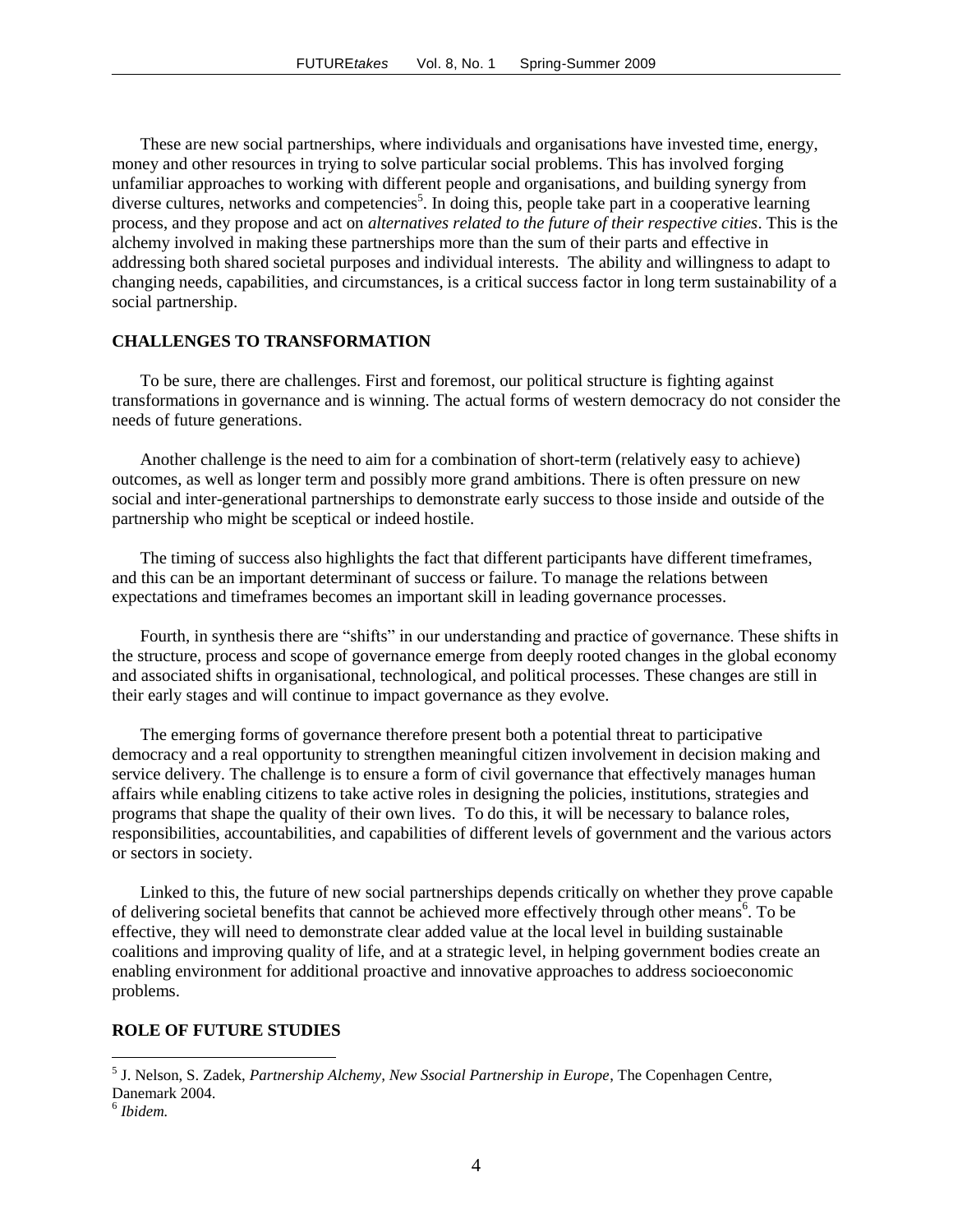In this framework, the role of futures studies becomes crucial; theoretical, methodological and conceptual innovation often derive from crises that become opportunities. The  $21<sup>st</sup>$  century will be characterised by technological efficiency and social turbulence; characteristics that were particularly present during the Nazi era. The western democratic system seems to be searching for sustainable models of economic growth, social cohesion, and inter-cultural dialogue. In other words, this is what is commonly considered development, and in a global society it is often useful, even necessary, to start with what is considered immediately possible, which is often participation at the local level.

The challenge is clear: civil governance and participation require a "visionary and empowered theoretical approach and innovative forms of coordination." In this context, once again, the support of future studies can be extremely useful. Specifically, the use of future studies methodologies and the ability to think, participate and act locally can lead to the emergence of new forms of citizenship (expansion of the rights) and future forms of "shared governance" or "civil governance." We have to assume that modern economic and social systems are increasingly complex and that the two traditional mechanisms of coordination, "hierarchy" and "market," are inadequate in their pure forms<sup>7</sup>. A new form of multilateral coordination, involving all economic and social actors, is needed in order to put together all the elements of the system so that common goals can be achieved, that is, "network or interactive governance." Innovative governance is the actual "policy request," and intergenerational dialogue and futures studies are crucial resources for a possible approach.

#### **REFERENCES**

 $\overline{a}$ 

Eleonora Barbieri Masini, *Why Futures Studies,* Grey Seal, London 1994

E. Barbieri Masini, J. Medina Vasquez, "Scenarios as Seen from a Human and Social Perspective," *Technological Forecasting and Social Change*, Vol. 65, No. 1, September 2000

W. D. Coleman, A. Perl, "*Internationalized Policy Environments and Policy Network Analysis*," *Political Studies* Vol. 47, Number 4, 1999

John Chris Jones, "Creative Democracy, with Extended Footnotes to the Future," *Futures*, Vol. 30, No. 5, October 1998

Y. Dror, *Ventures in Policy Sciences*, Elsevier, New York, 1971

Y. Dror, *Policy-making Under Adversity*, New Brunswick, N.J. Transaction Books, 1986

S. Fadda, "Local Governance in the Context of a Network Society: some Open Question for Economic Policy," OECD International Conference on Local Development and Governance in Central, East and South East Europe, Trento 6<sup>th</sup> -8<sup>th</sup> June 2005

Ernst B. Haas, *When Knowledge is Power*, University of California Press, 1990

European Parliament, Directorate General for Research, STOA, briefing note n. 09/2001 PE nr. 297.575 March 2001, *HIV/AIDS in the EU and Accession Countries*

<sup>7</sup> S. Fadda, *Local Governance in the Context of a Network Society: Some Open Questions for Economic Policy*, OECD International Conference on "Local Development and Governance in Central, East and South East Europe", Trento  $6^{\text{th}}$  - $8^{\text{th}}$  June 2005.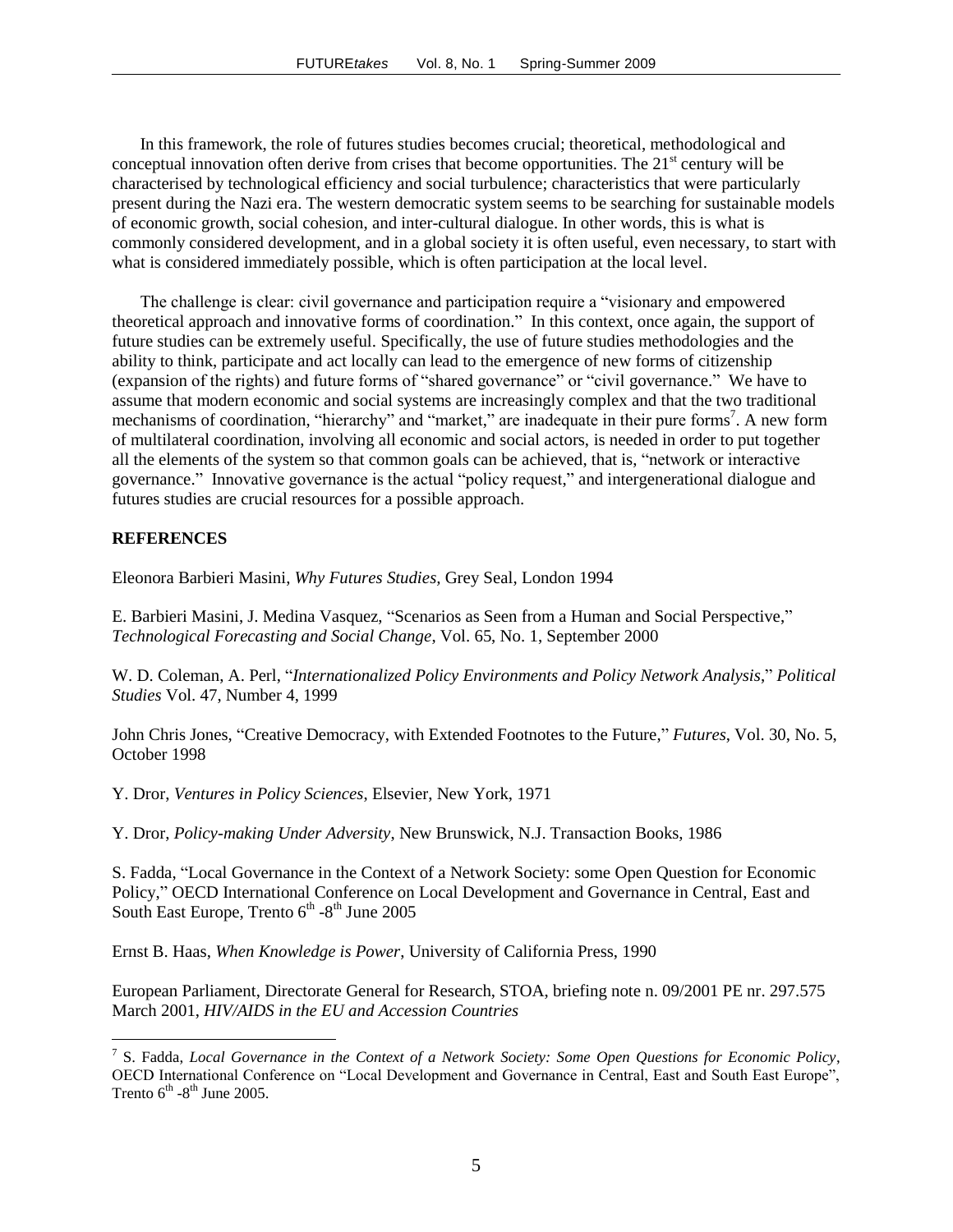Andre Liebich, *Ethnic Minorities and Long Term Implications of EU Enlargement*, EUI, working paper RSC No 98/49, Firenze 1998

G. Majone, *Evidence, Argument and Persuasion in the Policy Process,* New Haven, Conn., Yale University Press, 1989

Matko Mestrovic, "How Actual are Democratic Virtues," *Futures*, Vol. 30, No. 1, February 1998 J. Nelson, S. Zadek, *Partnership Alchemy, new social partnership in Europe*, The Copenhagen Centre, Denmark 2004

M. Parkinson, "Local Strategies in a Global Economy: Lessons from Competitive Cities," OECD International Conference on Local Development and Governance in Central, East and South East Europe, Trento, Italy  $6^{\text{th}}$  -8<sup>th</sup> June 2005

Jeremy Richardson, "Government, Interest Groups and Policy Change," *Political Studies*, Vol.48, Number 5, December 2000

A. Sloat, "The Future of Parliamentary Democracy: Transition and Challenge in European Governance," Green Paper prepared for the Conference of the European Union, September 2000

J. D. White, "Alternative Nations," *Futures*, Vol. 30, No. 2/3, March 1998

*Riccardo Cinquegrani holds a Ph.D. in Social Science and three Masters: European studies, international relations and political science. Since 2003 he has been Joint Professor of Human and Social Foresight at the Faculty of Social Sciences, Pontificia Università Gregoriana, Roma. In addition, he teaches the following courses: "Scenario Building and Strategic Management Tools," "Social Participatory Methodologies and Local Development," and "Techniques of Social Research." He is Member of the European Regional Foresight College and a member of the Italian Node of the Millennium Project. Professor Cinquegrani collaborates with several universities and studies centres, developing activities of research mainly related to regional foresight, local development, and strategic planning. His publications include "Linking People to Pixel, Next Steps in EU Democracy and Power," in* Democracy and Futures*, Mannermaa, Dator and Tiihonen, eds., Parliament of Finland, 2006.*

*POINTS FOR THE CLASSROOM (send comments to [forum@futuretakes.org\)](mailto:forum@futuretakes.org):*

- *"Fission" or "fusion"? Ten years from now, will governance and notions of community be*   $\bullet$ *more local, more regional (trans-national), or more global? What about notions of identity? Will the global integration of the world"s economies continue to increase, or are there weak signals of a countertrend?*
- *Cinquegrani discusses emerging new modes of governance, including a trend toward*   $\bullet$ *new forms of partnership between government, business, trade unions, associations, NGOs, and academia. In your part of the world, what roll will these various sectors play in governance in 2015? What roles will IT-enabled direct citicen participation play (see Youngsook Park"s article, Fall 2008 issue)? Political parties? Other avenues of participation (such as political action committees in the US)?*
- *Cinquegrani states that "Linking increasing economic competitiveness to increasing social inclusion is the crucial challenge." In what ways will various nations and regions*